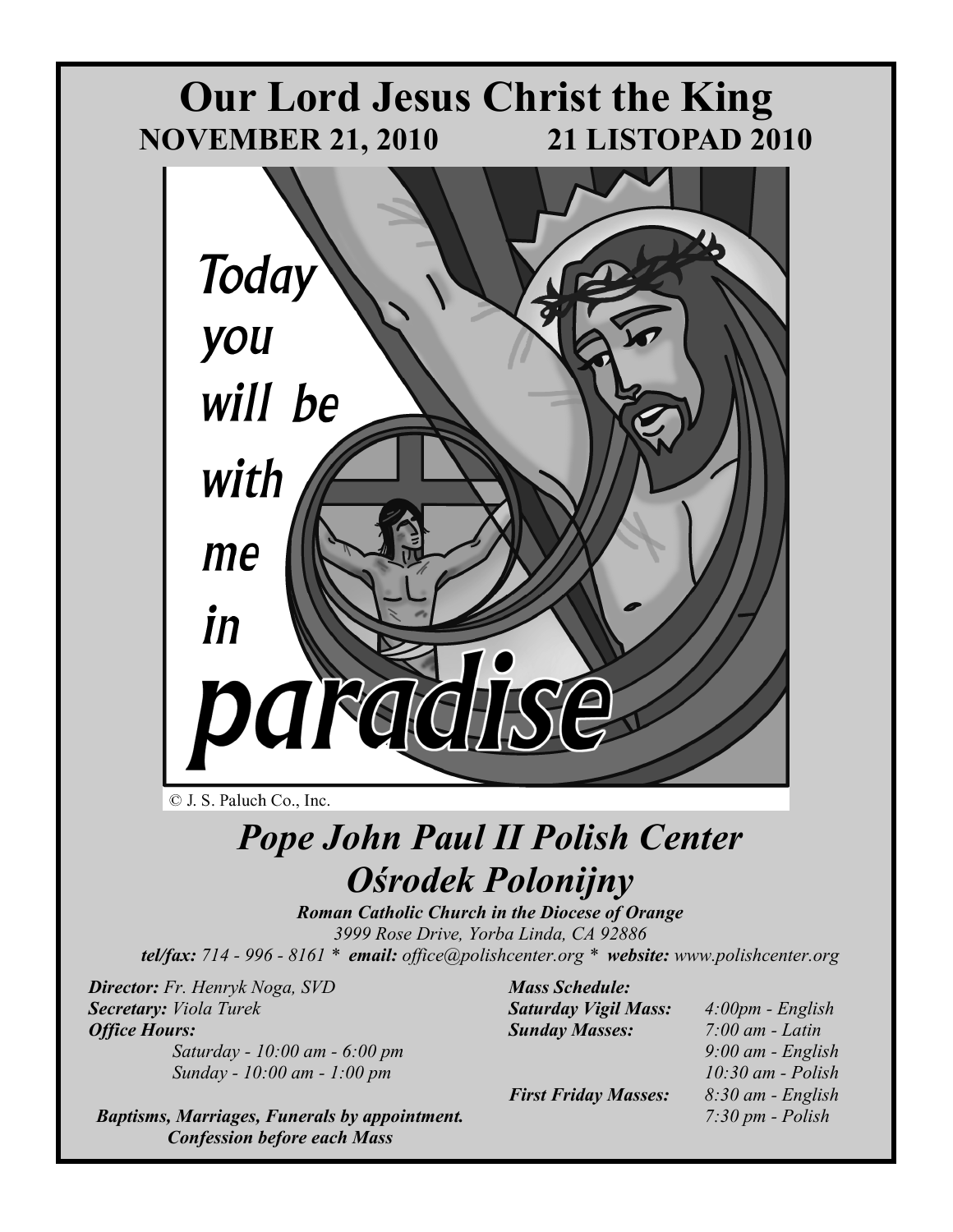#### **OUR LORD JESUS CHRIST THE KING November 21, 2010**

**FOUND !!** 

I rejoiced because they said to me, "We will go up to the house of the LORD."

Psalm 122:1

#### **"YES" TO THE KING**

The Church crowns the year of grace, its liturgical year, with the solemnity of Christ the King. We could assume that a celebration of this magnitude would provide us with an easy, clear presentation of who Christ is and who he calls us to be. But this feast flings the paradoxes of Christ's kingship in our face. Is Christ allpowerful? Is he the Messiah, the Anointed of God? Is he a victim, powerless in the hands of mortal rulers? Is he dead on the cross? Is he alive in the splendor of eternal light? Is the inscription above his head true? Is he Shepherd or slaughtered lamb? The answer is "Yes."

What may be even more difficult is that we have also answered "Yes" to following this complex, paradoxical King who reigns from the cross of death, who upsets our expectations and challenges us to upset many of the expectations of the world around us. But before we despair of being able to sustain the difficulty of this mission, we are also strengthened by Paul's words to the Colossians. We are reminded that if we keep our eyes fixed on the cross, the throne of Christ, we will also find and know the source of our reconciliation, our peace, and our hope to join him, sharing the inheritance of the holy ones in light everlasting.

© Copyright, J. S. Paluch Co.

#### **TODAY'S READINGS**

**First Reading** — David is anointed king of Israel (2 Samuel 5:1-3).

**Psalm** — Let us go rejoicing to the house of the Lord (Psalm 122).

**Second Reading** — The Father delivered us to the kingdom of his beloved Son (Colossians 1:12-20).

**Gospel** — The repentant criminal receives Jesus' promise of Paradise (Luke 23:35-43).

#### **READINGS FOR THE WEEK**

| Monday:   | Rv 14:1-3, 4b-5; Lk 21:1-4                |
|-----------|-------------------------------------------|
| Tuesday:  | Rv 14:14-19; Lk 21:5-11                   |
|           | Wednesday: Rv 15:1-4; Lk 21:12-19         |
| Thursday: | Rv 18:1-2, 21-23; 19:1-3, 9a; Lk 21:20-28 |
|           | Thanksgiving Day, Suggested:              |
|           | Sir 50:22-24; 1 Cor 1:3-9; Lk 17:11-19    |
| Friday:   | Rv 20:1-4, $11 - 21:2$ ; Lk 21:29-33      |
| Saturday: | Rv 22:1-7; Lk 21:34-36                    |
| Sunday:   | Is 2:1-5; Ps 122; Rom 13:11-14;           |
|           | Mt 24:37-44                               |

|                                | © J. S. Paluch Co. Inc.                                  |
|--------------------------------|----------------------------------------------------------|
| Sat 11/20 4:00pm               | +Jim Murray from Wife & Family                           |
| Sun 11/21 9:00am               | +Les Carter from Teresa & Dan Buhre                      |
| $10:30$ am                     | +Bogumila Osiak w 6-ta rocznice smierci od<br>Dzieci     |
| Sat 11/27 4:00pm               | +Sophia Bednarski from AI & Gloria Shkoler               |
| Sun 11/28 9:00am               | +Les Carter from Bob & Fran Kowalski                     |
| 10:30am                        | +Helena Popek od Corki Emilki w 4-ta<br>rocznice smierci |
| Fri<br>12/3<br>8:30am          | +Les Carter from Tony & Kathy Cruz                       |
| 7:30pm                         | +Jadwiga Ajchel, +Roman Ajchel od Corki<br>z Rodzina     |
| 4:00 <sub>pm</sub><br>Sat 12/4 | +Julia Welch from Carolyn & Bill Davis                   |
| 9:00am<br>Sun 12/5             | +Les Carter from Rick & Patty Kobzi                      |
| 10:30am                        | +Aleksander Romanski od Rodziny Turek                    |
| Wed 12/8<br>8:30am             |                                                          |
| 7:30pm                         | +Stanislaw Lamparski, +Maria Grel w 14-ta                |
|                                | rocznice smierci i +Mateuszek Kupsik od<br>Rodziny       |
| Sat 12/11 4:00pm               | +Ursula Jamison from Carolyn & Bill Davis                |
| Sun 12/12 9:00am               | +Les Carter from Barbara & Jack Hanley                   |
| 10:30am                        | +Kazimiera, +Bronislawa, +Piotr Dutkowscy<br>od Dzieci   |

**Mass Intentions** 

#### **POPE JOHN PAUL II POLISH CENTER 2011 MEN'S RETREAT**

At Mater Dolorosa Passionist Retreat Center, Sierra Madre, CA on the weekend of January 21,22 and 23, 2011. This is a personal encounter with God through a balance of communal prayer, inspirational talks, silence and solitude, natural beauty and sacramental grace. This sacred time brings renewal for your body, mind and spirit. Mater Dolorosa is located in Sierra Madre on 80 acres of foothills, open fields, groves of trees surrounding the retreat facilities, the Stations of the Cross, and Monestary Gardens with a breath-taking view of the San Gabriel Valley. Attendees arrive on Friday evening and leave on Sunday afternoon. You will stay in rooms at the site and have meals provided by the retreat teams. Upon receipt of your 'non-refundable deposit' of \$50 to: Mater Dolorosa Passionist Retreat Center, you will receive a complete pacikage and schedule. The balance (\$130) of the suggested donation is due on the weekend at the retreat. Please call Donald Palmer at 714-357-4663 or email him at Donald@palmer4homes.com for more information and a registration form. You can also pick up a registration form at Church (hanging on the bulletin board outside the Church). Reserve early as space is limited!

#### **LOVE BEHIND THE DEEDS**

God doesn't want our deeds; God wants the love that prompts them.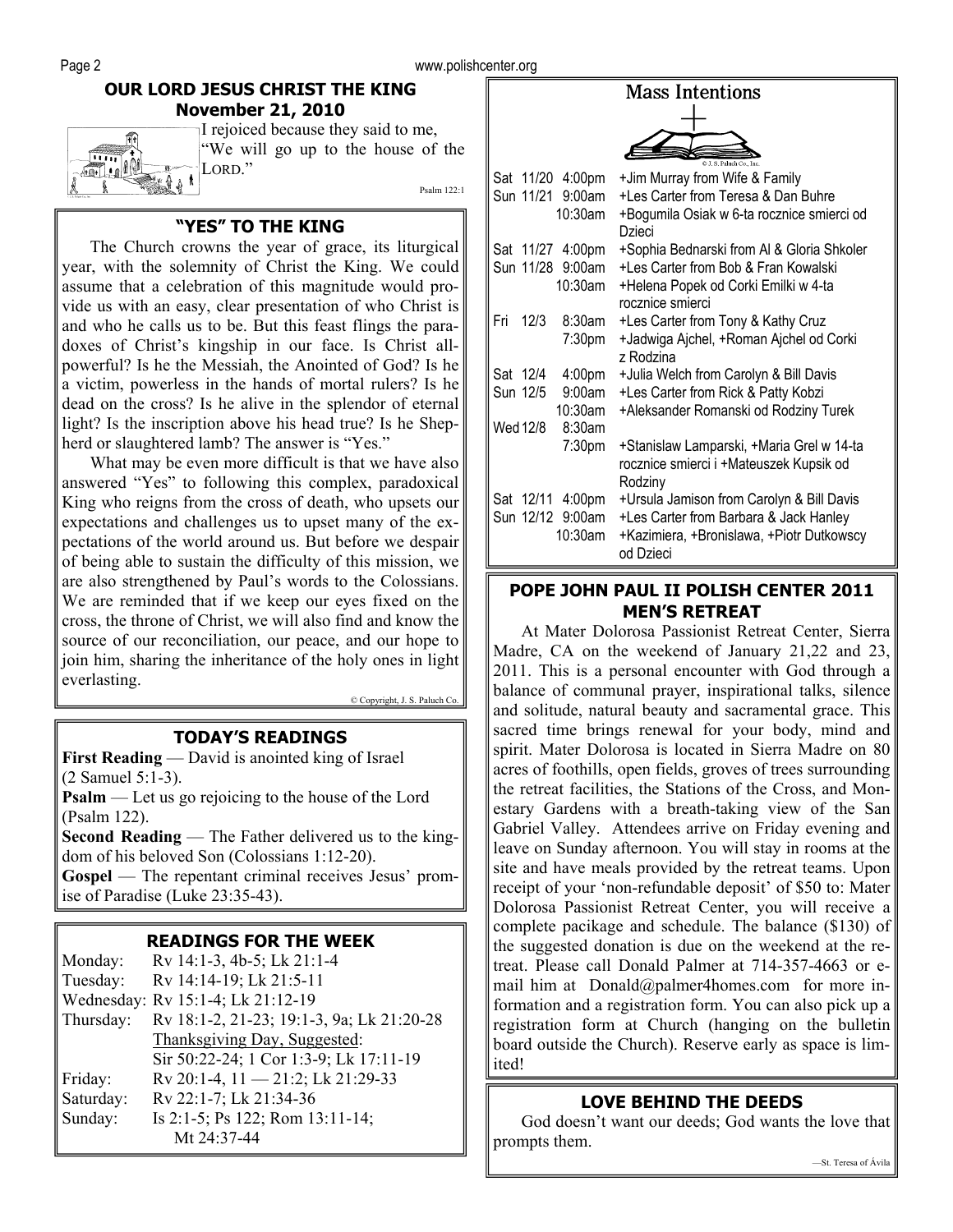#### **SECOND COLLECTION INFORMATION!**

We would like to clarify the second collection that is taken up at the Polish Center each weekend. The second collection originally was started by the late Fr. Joseph Karp to start a Building Fund (we even had special envelopes for the second collection) for the Center after we purchased the original property. Years later the Church was built and the money was used as down payment to start the construction of the present church and large hall. Fr. Karp continued to use the second collection to pay down the debt to the Diocese. After the arrival of Msgr. Cook, he used the second collection to help reduce the construction loan when the new multipurpose/meeting rooms were constructed during his tenure as Director.

After the original loan for the property and the Church was paid off Fr. Karp met one of the Center's members' sister-Sr. Glorianna Benarski who was a Missionary Sister belonging to the Sisters of Mercy and working with a community in Honduras. Fr. Karp asked the community to adopt them as a sister group and support her with monetary donations to help her do her work in this third world country. This has continued with Msgr. Cook, Fr. Blaise and now Fr. Henryk. Sister makes visits to our Center as her schedule permits and when she comes she is given a donation to her order for her work in Honduras. She writes to us on a regular basis on recent activities and needs and we post these letters in the bulletin. Beginning in 2003 to the present we have given her order \$19,632. We anticipate her visiting us hopefully in 2011 and we will again make a donation to her from the second collection fund.

Several years back during Msgr. Cook's tenure we were facing some tough times at the Polish Center and we had to use the  $2<sup>nd</sup>$  collection for operating purposes. This has since been corrected with adjustments in several areas and we no longer have to use the  $2<sup>nd</sup>$  collection for current operating expenses at the Center and have never used it for operating expenses since Fr. Henryk was appointed Director.

The Diocese our Orange mandates 9 special second collections each fiscal year July-June for various needs. We list those second collections in the Bulletin when they occur. The most recent was the Mission Sunday in October. We have also used the second collections to support various charitable causes such as the Laski School for the Blind, Katrina Flood victims, Haiti Earthquake, Flood disaster in Southern Poland and many others. These are announced before the collection and also printed in the bulletin after the collection was taken along with the amounts.

The second collection as it stands today is only used for charitable purposes/causes. Hopefully this better clarifies the use of the second collection. Please feel free to ask Fr. Henryk or anyone on the Finance Committee if you have any additional questions.

#### **PAN BÓG KRÓLUJE PEŁEN, MAJESTATU**

Pan odział się w potęgę i nią się przepasał, tak świat utwierdził, że się nie zachwieje. Twój tron niewzruszony na wieki, Ty od wieków istniejesz Boże.

z Psalmu 93

#### **AKT INTRONIZACJI JEZUSA, KRÓLA POLSKI**

"Nieśmiertelny Królu Wieków, rzeczywisty i żywy, pod postacią chleba utajony, Boże nasz, Jezu Chryste.Oto stajemy u stóp Twoich, by intronizować Ciebie, Królu Wszechświata, w Polskim Ośrodku Jana Pawła II. Wyznajemy bowiem wobec Nieba i Ziemi, że Twego panowania nam potrzeba, wyznajemy publicznie, że Ty jeden, Królu królów, masz do nas święte i nigdy niewygasłe prawa.

Wyznajemy także za wszystkich,co znać Cię i służyć Ci nie chcą, że tylko pod Twym berłem ratunek dla wskrzeszonej Twą mocą, tak ciężko doświadczonej Ojczyzny. Królu nasz wszechmocny, racz nie patrzeć

na naszą niegodność i nędzę, ale w imię miłości Twego Serca zstąp do nas miłościwie, pełen łaski i prawdy, by zawładnąć tym ludem, który Ciebie dziś ogłasza swym Królem.

Z pokorą chyląc swe czoła, oddajemy cześć,

i Ciebie Jezu, odwieczny Królu Nieba i Ziemi, uznajemy i obieramy naszym Królem, Królem Polski.Ty, który jesteś naszym początkiem i naszym końcem, wyciśnij swoją koronę w naszych sercach, Królu naszych dni. Pragnąc uwielbić majestat Twej potęgi i chwały, z wielką wiarą i miłością wołamy: **Króluj nam Chryste!**

#### **CHRYSTUS JEST KRÓLEM WSZECHŚWIATA**

Nie dlatego, że panował, lecz że się uniżył; nie dlatego, że sprawował władzę, lecz że kochał; nie dlatego, że był panem, lecz że był bratem. Tajemniczą siłą w *Królestwie Bożym* jest pokora, bo to jest *Królestwo cichego Króla*, który powiedział o sobie*:"uczcie się ode mnie, żem jest cichy i pokornego serca".*

W Chrystusie, który z miłości do ludzi umarł na krzyżu,spotykamy *Króla*, który jest przy nas w życiu i śmierci.Prawem *Królestwa Chrystusowego* jest miłość, programem Jego rządów - pokój i zbawienie.

Dzisiaj widzimy Chrystusa na królewskim tronie. Alfa i Omega - Początek i Koniec. W Nim rozgrywa się wielki dramat dziejów ludzkich. On przyszedł na ziemię "*dla nas i dla naszego zbawienia"*. W Nim rozgrywają się dzieje każdego człowieka - czy tego chce, czy nie. "*Przed Nim klęka każde kolano - w niebie, na ziemi i pod ziemią."* 

Stefan Kard. Wyszyński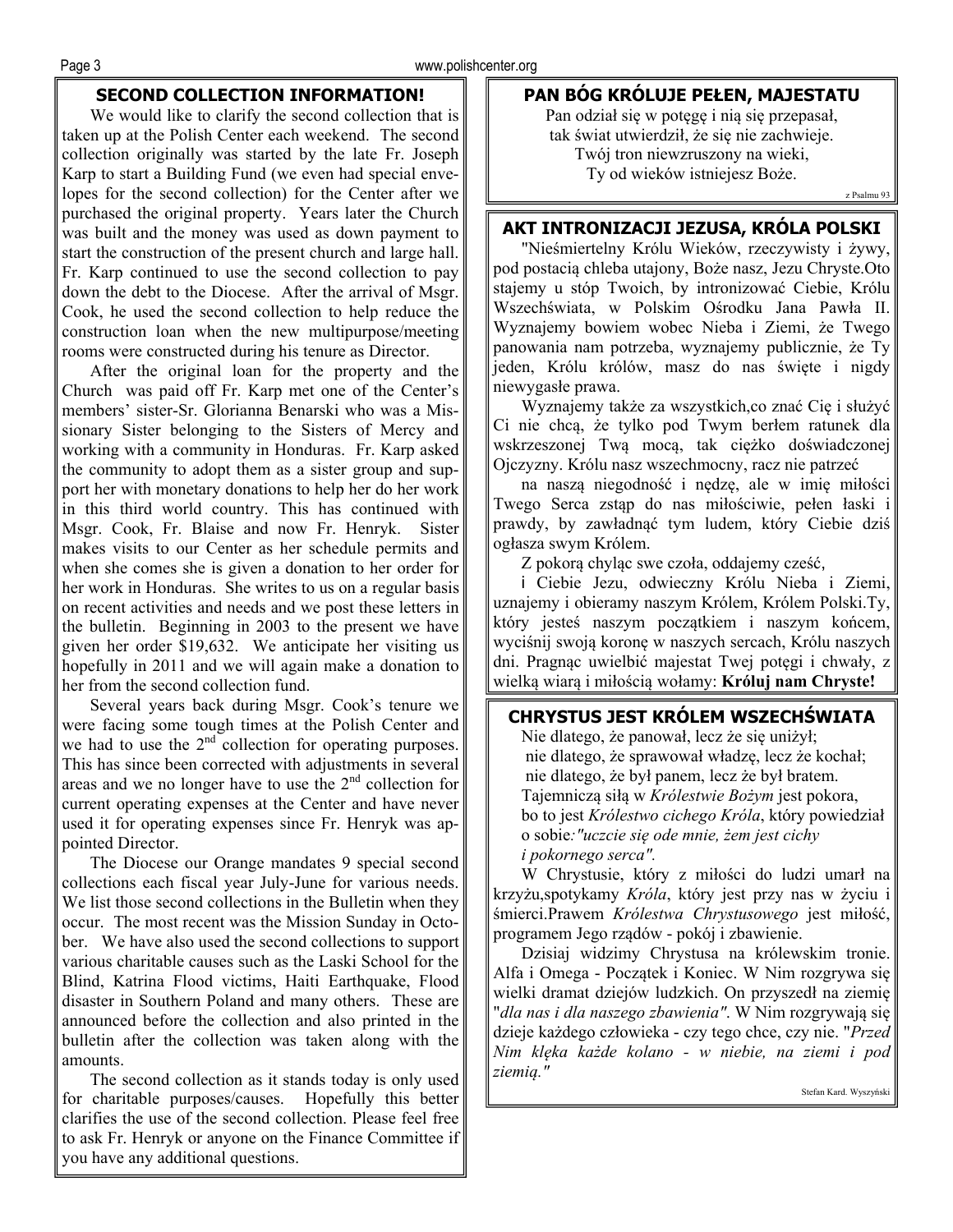# **ŚWIĘTO DZIĘKCZYNIENIA**

W nadchodzący czwartek będziemy obchodzić piękne amerykańskie *Święto Dziękczynienia - "Thanksgiving",* którego tradycja datuje się od roku 1621. "*Thanksgiving"* jest najbardziej uroczystym, świętem amerykańskim - bardzo rodzinne, wszechwyznaniowe, nie znające żadnych barier religijnych czy społecznych.Jest to ś*więto wdzięczności, radości, miłości i więzów rodzinnych,gościnności, przyjaźni i braterstwa, jedno z najmilszych świąt amerykańskich.Smacznego indyka!* 

#### **HAPPY THANKSGIVING!**

#### **MODLITWA NA ŚWIĘTO DZIĘKCZYNIENIA**

*Dziękuję Ci Boże*  za wszelkie dobro co od Ciebie pochodzi, za łaski i błogosławieństwa, które mi zsyłasz, za moich bliskich, przyjaciół i dobroczyńców za dary ich serc, które odzwierciedlają Twoją miłość. *Dziękuję Ci Boże*  za zdolności i talenty, którymi mnie obdarzasz, za moje oczy, widzące piękno Twego świata, za moje uszy,słyszące szept dobrych ludzi dookoła, za me stopy, dążące na spotkanie przyjaciół, za me ręce, gotowe służyć ludziom w potrzebie. *Dziękuję Ci Boże* za Twą bezmierną miłość - Wczoraj, dzisiaj i na zawsze!

# **WDZIĘCZNOŚĆ**

Łaska Boża jest udzielona zawsze temu, kto umie być za nią wdzięczny. Bądź przeto wdzięczny za dar najmniejszy, a staniesz się godny otrzymać większy. Kto nie umie dziękować, nie może także kochać bo wdzięczność jest pamięcią serca.

#### **"ŚPIESZMY SIĘ KOCHAĆ LUDZI"...**

Jest miejsce, dokąd listy nie dochodzą, Gdzie tylko myśli i modlitwy błądzą, Tam idę, żeby w zadusznym skupieniu Ulżyć modlitwą zmarłym w ich cierpieniu. Tyle jest jeszcze pytań nie zadanych I opowieści nie dopowiedzianych. W zimnym kamieniu śpią snem nieprzespanym I może tęsknią za słonecznym ranem? Nie mogę odejść nie zamieniając słowa W ciszy, o której mówią, że grobowa, Nim wiatr ostatnie znicze pozagasza Powiem dziękuję, proszę i przepraszam. Jest miejsce, dokąd listy nie dochodzą, "Śpieszmy się kochać ludzi, Tak szybko odchodzą"...

*nadesłałali: A.L. Piestrzeniewicz*

#### **INFORMACJA DOTYCZĄCA DRUGIEJ KOLEKTY**

Druga kolekta każdej niedzieli, zainicjowana wiele lat temu przez śp Ks.Józefa Karpa, początkowo służyła na pokrycie koniecznych wydatków związanych z budowaniem naszego Ośrodka, potem na spłacanie długu do Diecezji.To kontynuował Ks.Cook używając drugą kolektę dla uzupełnienia finansów Ośrodka.

Dzięki zmianom w budżecie i lepszej sytuacji finansowej ks.Henryk nigdy nie miał potrzeby używania drugiej kolekty na inne cele niż charytatywne.

Ks. Karp, w imieniu Wspólnoty Ośrodka zaadoptował Misjonarkę w Honduras, siostrę Glorianę Bednarską, i sponsorowanie jej Misji kontynuowal ks.Cook, ks. Blais, i obecnie ks.Henryk.Siostra Gloriana odwiedza nasz Ośrodek każdego roku, i otrzymuje pomoc finansową.Od roku 2003 jej Misja w Honduras otrzymała od nas \$19,832 z funduszu drugiej kolekty. Nasz Ośrodek będzie kontynuowal sponsorowanie i pomoc finansową dla siostry Gloriany, i jej misyjnej pracy w tym tak bardzo biednym kraju.

Diecezja Orange zobowiązuje wszystkie parafie do dziewięciu specjalnych zbiórek (drugie kolekty)

w ciągu roku. Nasz Ośrodek również przeznacza pieniądze z drugiej kolekty na różne charytatywne pilne cele i nagłe potrzeby, jak powódz w Polsce, trzęsienie ziemi w Haiti, Katrina powódz, Laski itp. Obecnie, druga kolekta jest desygnowana wyłącznie na cele charytatywne. Pytania, proszę kierować do ks. Henryka lub do Komitetu Finansowego Ośrodka.

#### **POLISH SCHOOL IN YORBA LINDA**  雙 **invites you to our annual "GLORY OF CHRISTMAS" DECEMBER 12TH, 2010 AT 1:00PM.**

Tickets are for sale at the school's office or by calling Agnes Gorzny 949-854-1550. THE NUMBER OF TICKETS IS LIMITED! *Adults \$25, Children 2 -14 \$10.00 Children under 2- free admission.*

#### **NATIONAL NEEDS COLLECTION**

The second collection this week is for National Needs. This collection combines the Catholic Campaign for Human Development, the Catholic Communication Campaign and the Catholic University of America requests. Please be as generous as you can and thank you. Dziekuje.

# **POPE JOHN PAUL II CENTER COMING EVENTS**

| Nov. 23      | Ladies Bible Study, Classroom 4       |  |  |
|--------------|---------------------------------------|--|--|
| Nov. 7       | Polish Independence Day               |  |  |
| Nov. 14      | Memorial Mass for Knights of Columbus |  |  |
|              | deceased members                      |  |  |
| Nov. 20      | St. Andrew's Feast Dance (PNA Piast)  |  |  |
|              | Group)                                |  |  |
| Dec. 7,13,21 | Ladies Blble Study, Classroom 4       |  |  |